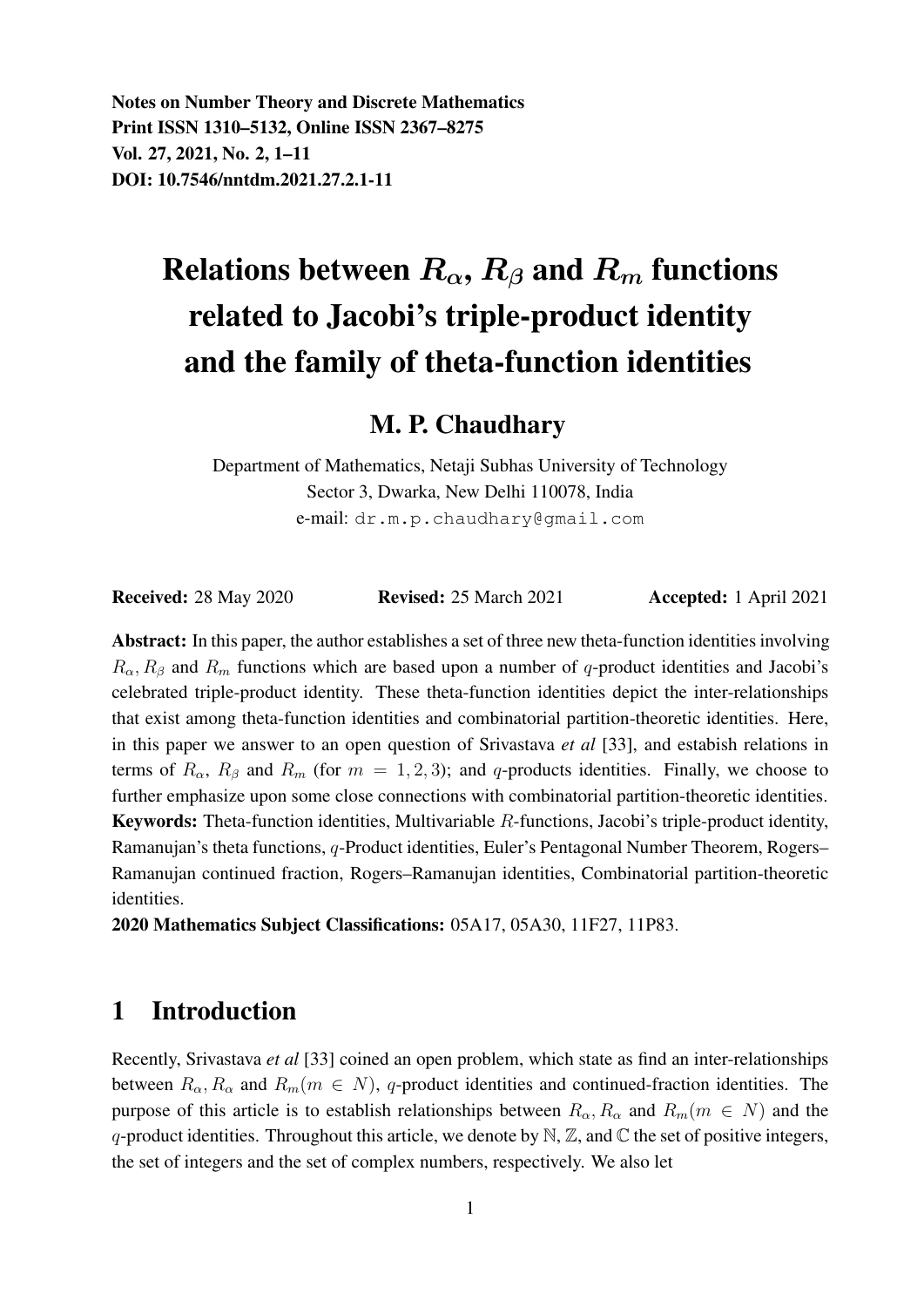$$
\mathbb{N}_0 := \mathbb{N} \cup \{0\} = \{0, 1, 2, \ldots\}
$$

and recall the following q-notations (see, for example, [35, Chapter 6] and [36, pp. 346 *et seq.*]). The q-shifted factorial  $(a;q)_n$  is defined (for  $|q| < 1$ ) by

$$
(a;q)_n := \begin{cases} 1 & (n = 0) \\ \prod_{k=0}^{n-1} (1 - aq^k) & (n \in \mathbb{N}), \end{cases}
$$
 (1)

where  $a, q \in \mathbb{C}$  and it is assumed *tacitly* that  $a \neq q^{-m}$   $(m \in \mathbb{N}_0)$ . We also write

$$
(a;q)_{\infty} := \prod_{k=0}^{\infty} (1 - aq^k) = \prod_{k=1}^{\infty} (1 - aq^{k-1}) \qquad (a,q \in \mathbb{C}; \ |q| < 1). \tag{2}
$$

It should be noted that, when  $a \neq 0$  and  $|q| \geq 1$ , the infinite product in the equation (2) diverges. So, whenever  $(a;q)_{\infty}$  is involved in a given formula, the constraint  $|q| < 1$  will be *tacitly* assumed to be satisfied.

The following notations are also frequently used in our investigation:

$$
(a_1, a_2, \dots, a_m; q)_n := (a_1; q)_n (a_2; q)_n \cdots (a_m; q)_n
$$
 (3)

and

$$
(a_1, a_2, \dots, a_m; q)_{\infty} := (a_1; q)_{\infty} (a_2; q)_{\infty} \cdots (a_m; q)_{\infty}.
$$
 (4)

Ramanujan (see [27, 28]) defined the general theta function  $f(a, b)$  as follows (see, for details, [5, p. 31, Eq. (18.1)] and [30]):

$$
\mathfrak{f}(a,b) = 1 + \sum_{n=1}^{\infty} (ab)^{\frac{n(n-1)}{2}} (a^n + b^n)
$$
  
= 
$$
\sum_{n=-\infty}^{\infty} a^{\frac{n(n+1)}{2}} b^{\frac{n(n-1)}{2}} = \mathfrak{f}(b,a) \qquad (|ab| < 1).
$$
 (5)

We find from this last equation (5) that

$$
\mathfrak{f}(a,b) = a^{\frac{n(n+1)}{2}} b^{\frac{n(n-1)}{2}} \mathfrak{f}\big(a(ab)^n, b(ab)^{-n}\big) = \mathfrak{f}(b,a) \qquad (n \in \mathbb{Z}). \tag{6}
$$

In fact, Ramanujan (see [27,28]) also rediscovered Jacobi's famous triple-product identity which, in Ramanujan's notation, is given by (see [5, p. 35, Entry 19]):

$$
\mathfrak{f}(a,b) = (-a; ab)_{\infty} (-b; ab)_{\infty} (ab; ab)_{\infty}
$$
 (7)

or, equivalently, by (see [25])

$$
\sum_{n=-\infty}^{\infty} q^{n^2} z^n = \prod_{n=1}^{\infty} (1 - q^{2n}) (1 + zq^{2n-1}) \left( 1 + \frac{1}{z} q^{2n-1} \right)
$$
  
=  $(q^2; q^2)_{\infty} (-zq; q^2)_{\infty} \left( -\frac{q}{z}; q^2 \right)_{\infty}$   $(|q| < 1; z \neq 0).$ 

Several q-series identities, which emerge naturally from Jacobi's triple-product identity (7), are worth noting here (see, for details, [5, pp. 36–37, Entry 22]):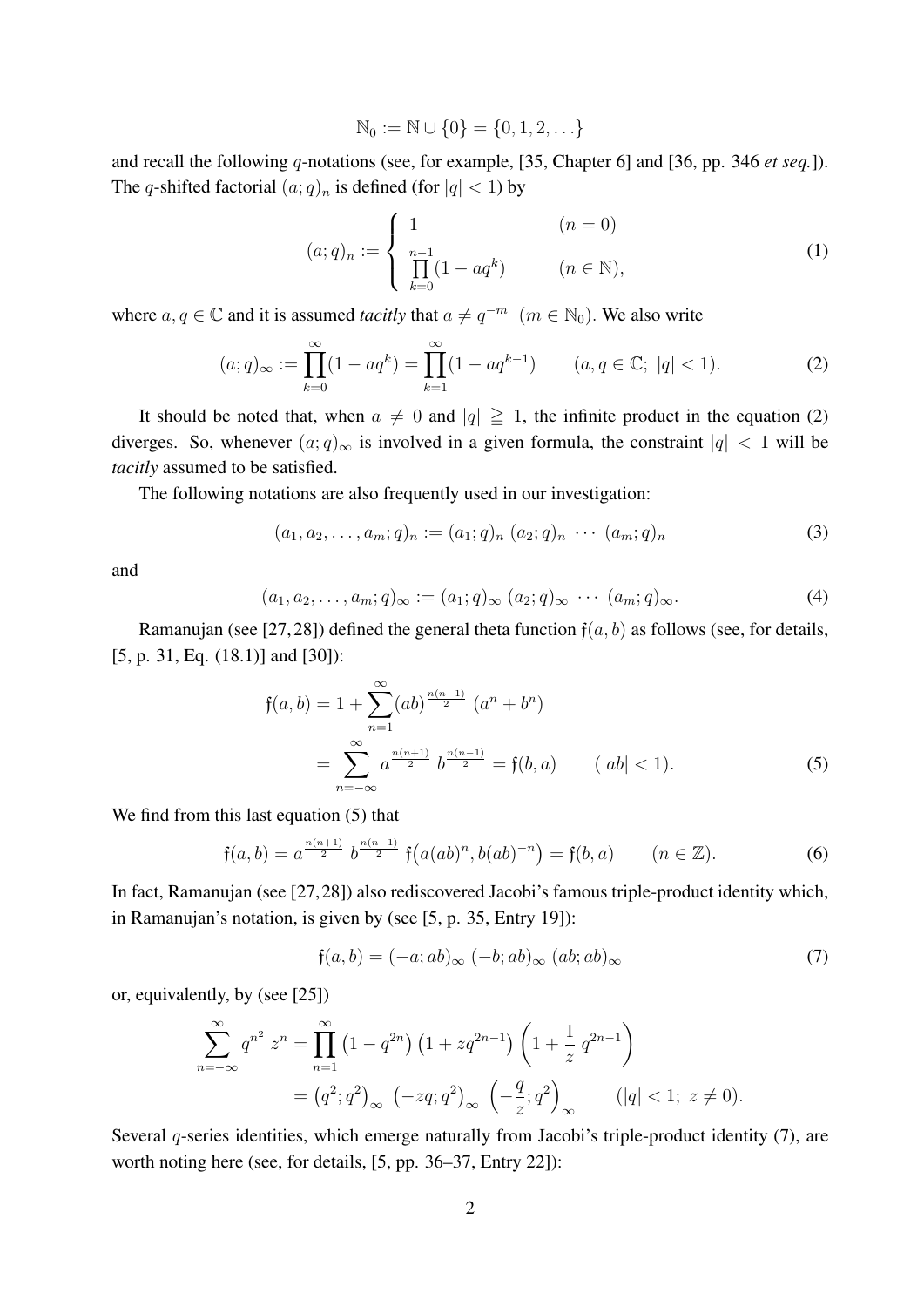$$
\varphi(q) := \sum_{n=-\infty}^{\infty} q^{n^2} = 1 + 2 \sum_{n=1}^{\infty} q^{n^2}
$$
  
=  $\{(-q; q^2)_{\infty}\}^2 (q^2; q^2)_{\infty} = \frac{(-q; q^2)_{\infty} (q^2; q^2)_{\infty}}{(q; q^2)_{\infty} (-q^2; q^2)_{\infty}};$  (8)

$$
\psi(q) := \mathfrak{f}(q, q^3) = \sum_{n=0}^{\infty} q^{\frac{n(n+1)}{2}} = \frac{(q^2; q^2)_{\infty}}{(q; q^2)_{\infty}};
$$
\n(9)

$$
f(-q) := f(-q, -q^2) = \sum_{n=-\infty}^{\infty} (-1)^n q^{\frac{n(3n-1)}{2}}
$$
  
= 
$$
\sum_{n=0}^{\infty} (-1)^n q^{\frac{n(3n-1)}{2}} + \sum_{n=1}^{\infty} (-1)^n q^{\frac{n(3n+1)}{2}} = (q; q)_{\infty}.
$$
 (10)

Equation (10) is known as Euler's *Pentagonal Number Theorem*. Remarkably, the following q-series identity:

$$
(-q;q)_{\infty} = \frac{1}{(q;q^2)_{\infty}} = \frac{1}{\chi(-q)}
$$
\n(11)

provides the analytic equivalent form of Euler's famous theorem (see, for details, [2] and [4]).

Note: Equation (6) holds true as stated only if n is any integer. Moreover, in case n is not an integer, this result (6) is only approximately true (see, for details, [27, Vol. 2, Chapter XVI, p. 193, Entry 18 (iv)]). Historically speaking, the q-series identity (7) or its above-mentioned equivalent form was first proved by Carl Friedrich Gauss (1777–1855).

Theorem 1.1 (Euler's Pentagonal Number Theorem). *The number of partitions of a given positive integer* n *into distinct parts is equal to the number of partitions of* n *into odd parts.*

We also recall the Rogers–Ramanujan continued fraction  $R(q)$  given by

$$
R(q) := q^{\frac{1}{5}} \frac{H(q)}{G(q)} = q^{\frac{1}{5}} \frac{\mathfrak{f}(-q, -q^4)}{\mathfrak{f}(-q^2, -q^3)} = q^{\frac{1}{5}} \frac{(q; q^5)_{\infty} (q^4; q^5)_{\infty}}{(q^2; q^5)_{\infty} (q^3; q^5)_{\infty}}
$$

$$
= \frac{q^{\frac{1}{5}}}{1+} \frac{q}{1+} \frac{q^2}{1+} \frac{q^3}{1+} \qquad (|q| < 1). \tag{12}
$$

Here  $G(q)$  and  $H(q)$ , which are associated with the widely-investigated Roger–Ramanujan identities, are defined as follows:

$$
G(q) := \sum_{n=0}^{\infty} \frac{q^{n^2}}{(q;q)_n} = \frac{f(-q^5)}{\mathfrak{f}(-q,-q^4)}
$$
  
= 
$$
\frac{1}{(q;q^5)_{\infty} (q^4;q^5)_{\infty}} = \frac{(q^2;q^5)_{\infty} (q^3;q^5)_{\infty} (q^5;q^5)_{\infty}}{(q;q)_{\infty}}
$$
(13)

and

$$
H(q) := \sum_{n=0}^{\infty} \frac{q^{n(n+1)}}{(q;q)_n} = \frac{f(-q^5)}{\mathfrak{f}(-q^2,-q^3)} = \frac{1}{(q^2;q^5)_{\infty} (q^3;q^5)_{\infty}}
$$

$$
= \frac{(q;q^5)_{\infty} (q^4;q^5)_{\infty} (q^5;q^5)_{\infty}}{(q;q)_{\infty}},
$$
(14)

and the functions  $f(a, b)$  and  $f(-q)$  are given by the equations (5) and (10), respectively.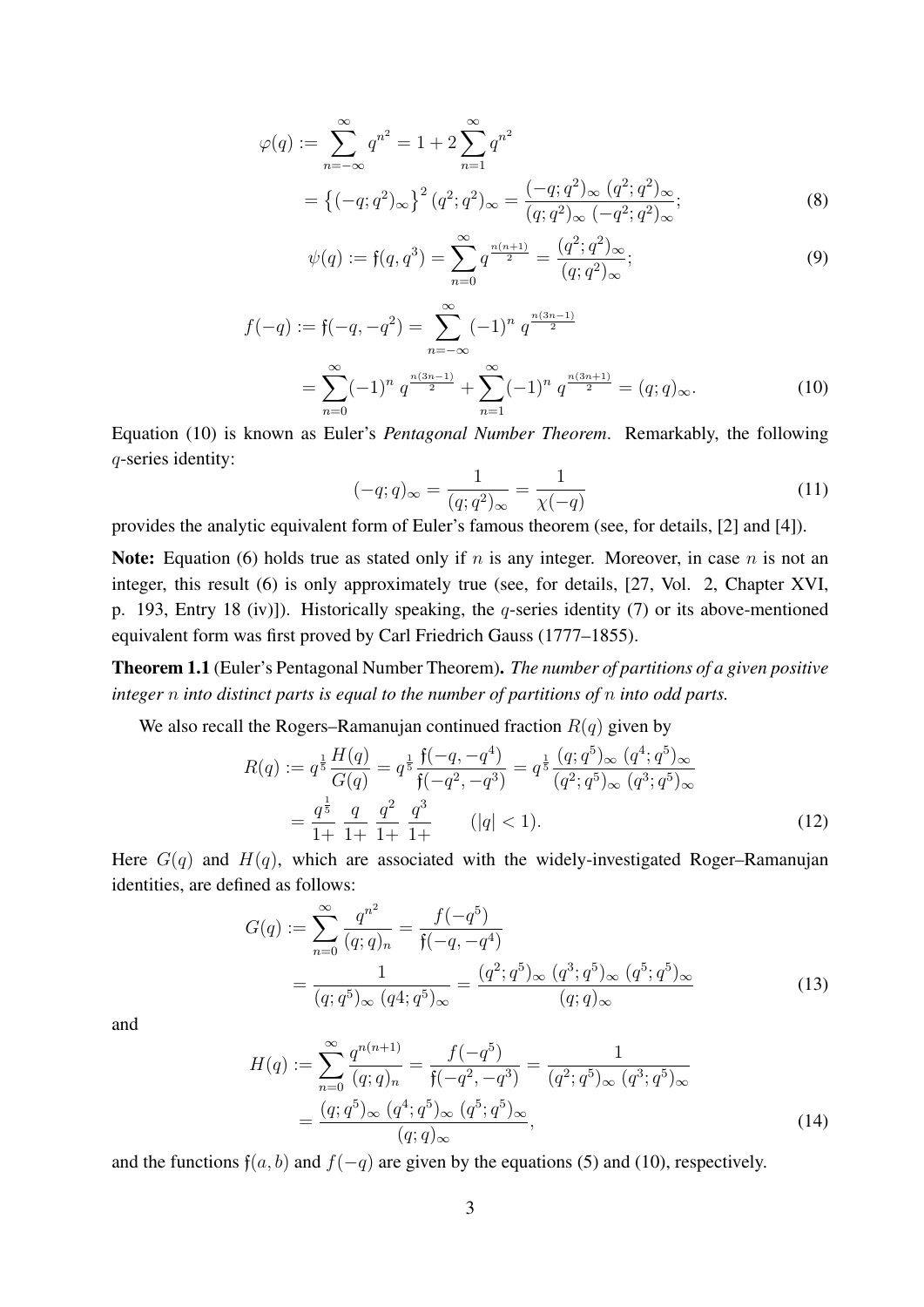For a detailed historical account of (and for various related developments stemming from) the Rogers–Ramanujan continued fraction (12), as well as the Rogers–Ramanujan identities (13) and (14), the interested reader may refer to the monumental work [5, p. 77 *et seq.*] (see also [30] and [35]).

The following continued-fraction results may be recalled now (see, for example, [8, p. 5, Eq. (2.8)]).

**Theorem 1.2.** *Suppose that*  $|q| < 1$ *. Then* 

$$
(q^{2};q^{2})_{\infty}(-q;q)_{\infty} = \frac{(q^{2};q^{2})_{\infty}}{(q;q^{2})_{\infty}} = \frac{1}{1-} \frac{q}{1+} \frac{q(1-q)}{1-} \frac{q^{3}}{1+} \frac{q^{2}(1-q^{2})}{1-} \frac{q^{5}}{1+} \frac{q^{3}(1-q^{3})}{1-} \cdots
$$
\n
$$
= \frac{1}{1- \frac{q}{1+} \frac{q(1-q)}{1-q^{3}}}
$$
\n
$$
\frac{1}{1-} \frac{q^{2}(1-q^{2})}{1- \frac{q^{5}}{1+} \frac{q^{3}(1-q^{3})}{1-} \frac{1}{1+} \frac{q^{3}(1-q^{3})}{1-} \cdots}
$$
\n
$$
\frac{(q;q^{5})_{\infty}(q^{4};q^{5})_{\infty}}{(q^{2};q^{5})_{\infty}(q^{3};q^{5})_{\infty}} = \frac{1}{1+} \frac{q}{1+} \frac{q^{2}}{1+} \frac{q^{3}}{1+} \frac{q^{4}}{1+} \frac{q^{5}}{1+} \frac{q^{6}}{1+} \cdots
$$
\n
$$
= \frac{1}{1+ \frac{q^{2}}{1+} \frac{q^{3}}{1+} \frac{q^{4}}{1+} \frac{q^{5}}{1+} \frac{q^{4}}{1+} \cdots}
$$
\n
$$
(16)
$$

*and*

$$
C(q) = \frac{(q^2; q^5)_{\infty} (q^3; q^5)_{\infty}}{(q; q^5)_{\infty} (q^4; q^5)_{\infty}} = 1 + \frac{q}{1+} \frac{q^2}{1+} \frac{q^3}{1+} \frac{q^4}{1+} \frac{q^5}{1+} \frac{q^6}{1+} \cdots
$$
  

$$
= 1 + \frac{q}{1+} \frac{q^2}{1+} \frac{q^3}{1+} \frac{q^4}{1+} \cdots
$$
  

$$
1+ \frac{q^3}{1+} \frac{q^4}{1+} \frac{q^5}{1+} \frac{q^6}{1+} \cdots
$$
  
(17)

By introducing the general family R(s, t, l, u, v, w), Andrews *et al.* [3] investigated a number of interesting double-summation hypergeometric q-series representations for several families of partitions and further explored the role of double series in combinatorial-partition identities: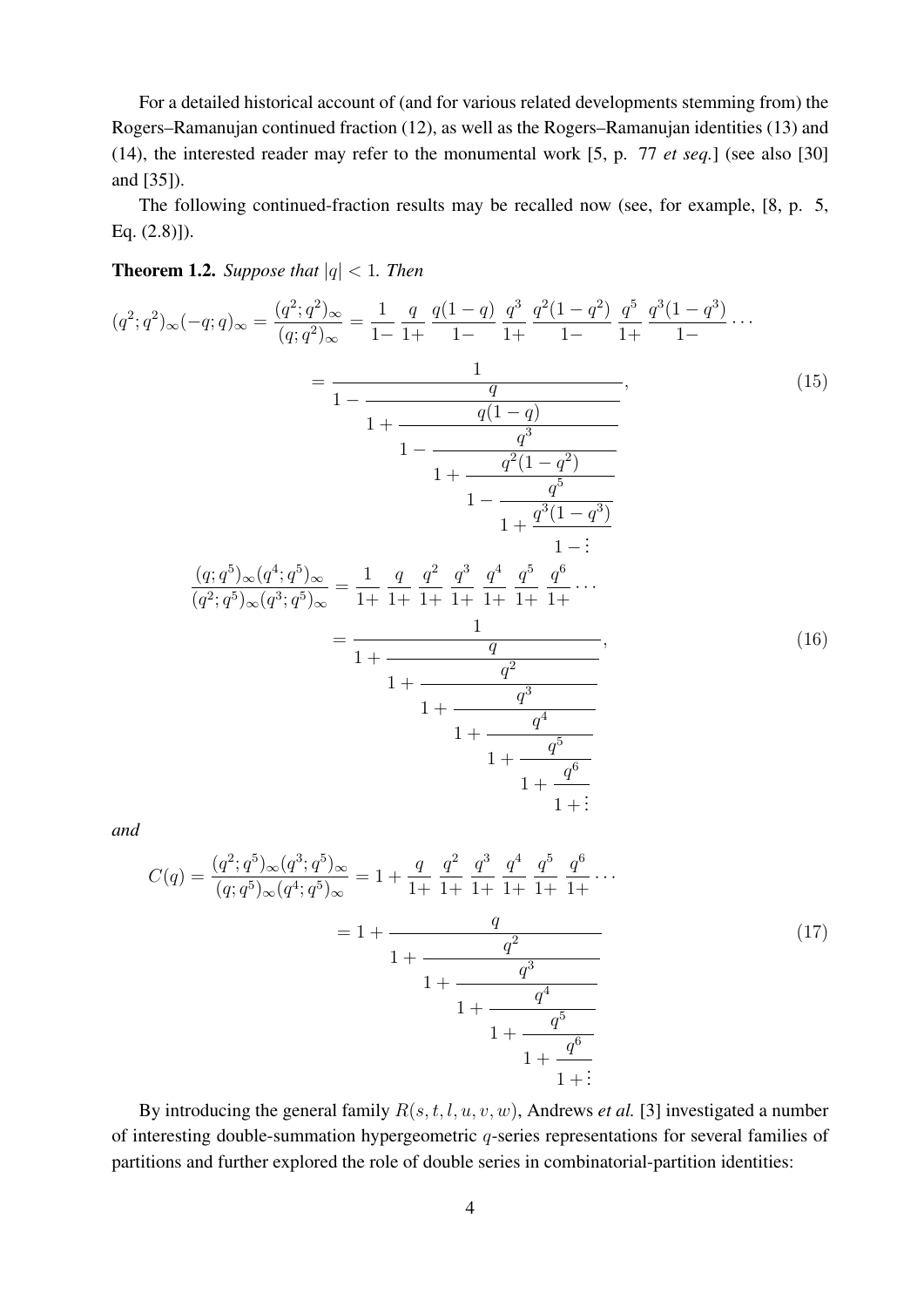$$
R(s, t, l, u, v, w) := \sum_{n=0}^{\infty} q^{s{n \choose 2} + tn} r(l, u, v, w; n),
$$
\n(18)

where

$$
r(l, u, v, w:n) := \sum_{j=0}^{\left[\frac{n}{u}\right]} (-1)^j \frac{q^{uv\binom{j}{2} + (w - ul)j}}{(q;q)_{n-uj} (q^{uv}; q^{uv})_j}.
$$
 (19)

We also recall the following interesting special cases of (18) (see, for details, [3, p. 106, Theorem 3]; see also [30]):

$$
R(2, 1, 1, 1, 2, 2) = (-q; q^2)_{\infty},
$$
\n(20)

$$
R(2,2,1,1,2,2) = (-q^2;q^2)_{\infty}
$$
\n(21)

and

$$
R(m, m, 1, 1, 1, 2) = \frac{(q^{2m}; q^{2m})_{\infty}}{(q^m; q^{2m})_{\infty}}.
$$
\n(22)

Recently, Srivastava *et al.* (see [33]) has introduced three notations:

 $R_{\alpha} = R(2, 1, 1, 1, 2, 2); R_{\beta} = R(2, 2, 1, 1, 2, 2); R_m = R(m, m, 1, 1, 1, 2); m = 1, 2, 3, \dots$  (23)

for multivarite R-functions, which we shall use for computation of our main results in Section 2.

Ever since the year 2015, several new advancements and generalizations of the existing results were made in regard to combinatorial partition-theoretic identities (see, for example, [9–23] and [30–32]). In particular, Chaudhary *et al.* generalized several known results on character formulas (see [20]), Roger-Ramanujan type identities (see [17]), Eisenstein series, the Ramanujan–Göllnitz–Gordon continued fraction (see [18]), the 3-dissection property (see [14]), Ramanujan's modular equations of degrees 3, 7 and 9 (see [11, 13]), and so on, by using combinatorial partition-theoretic identities. An interesting recent investigation on the subject of combinatorial partition-theoretic identities by Hahn *et al.* [24] is also worth mentioning in this connection.

Here, in this paper, our main objective is to establish a set of three new theta-function identities which depict the inter-relationships in terms of  $R_{\alpha}$ ,  $R_{\beta}$  and  $R_m$  functions along with q-product identities.

Each of the following preliminary results will be needed for the demonstration of our main results in this paper (see  $[1,$  Theorem 5.1; 7, Entry 51, p. 204; 27, Theorem 3.1]): [A]. If

$$
U = \frac{\phi^4(-q)}{\phi^4(-q^3)}
$$
 and  $V = \frac{\psi^4(q)}{\psi^4(q^3)}$ ,

then

$$
U - UV + V - 9 = 0.
$$
 (24)

[B]. If

$$
M = \frac{f^2(-q)}{q^{\frac{1}{6}}f^2(-q^3)} \text{ and } N = \frac{f^2(-q^2)}{q^{\frac{1}{3}}f^2(-q^6)},
$$

then

$$
MN + \frac{9}{MN} - \left(\frac{N}{M}\right)^3 - \left(\frac{M}{N}\right)^3 = 0.
$$
\n(25)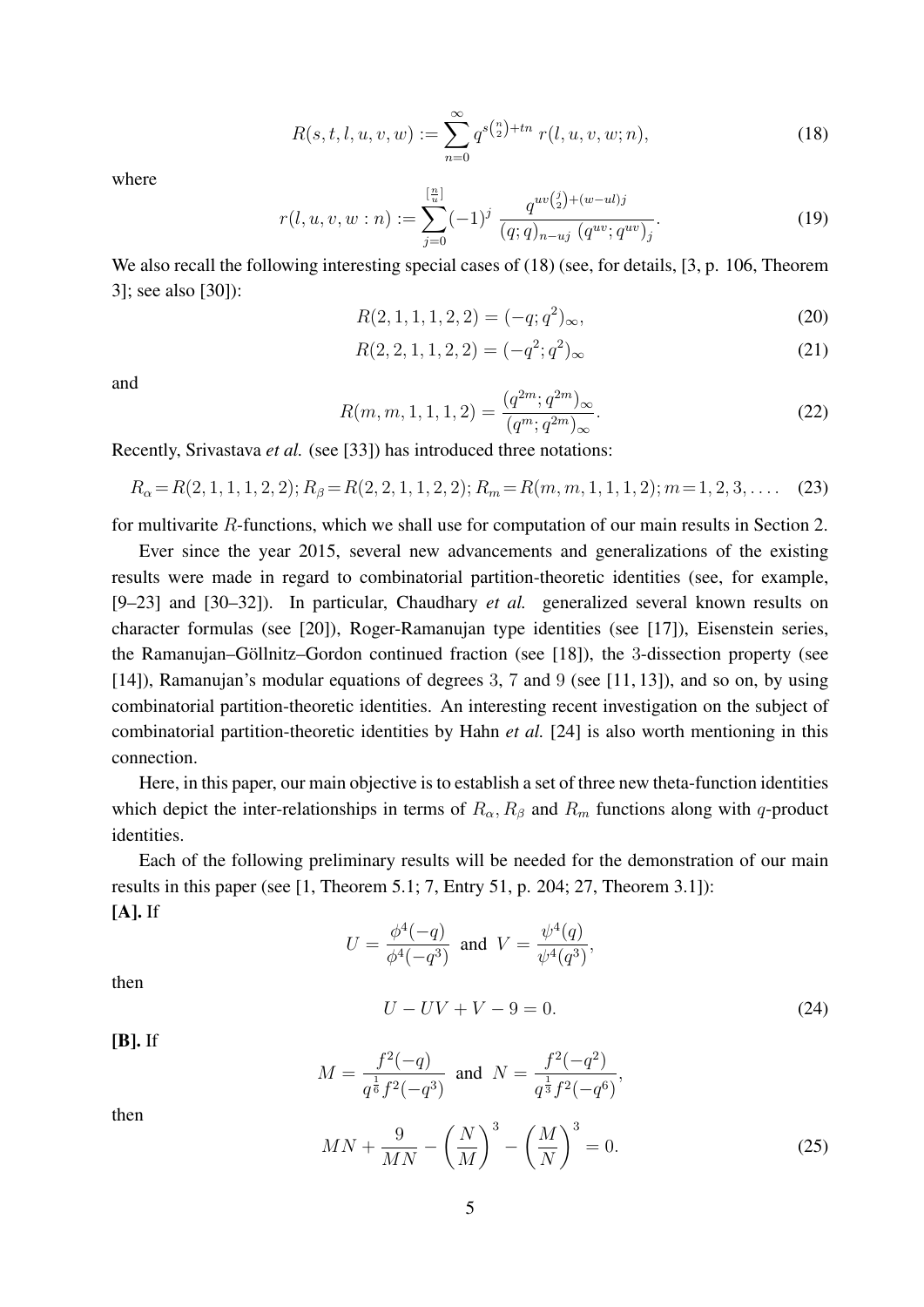$[C]$ . If

$$
U = \frac{\phi^4(q)}{\phi^4(q^3)},
$$

then

$$
\frac{f^4(q)f^4(-q^2)}{qf^4(q^3)f^4(-q^6)} - \frac{U(U-9)}{(1-U)} = 0, \ \ U \neq 1.
$$
\n(26)

## 2 A set of main results

In this section, we state and prove a set of three identities which depict inter-relationships among q-product identities;  $R_{\alpha}$ ,  $R_{\beta}$ , and  $R_m$ .

#### 2.1 Main results

Theorem 3. *Each of the following relationships holds true:*

$$
\frac{1}{q} \left\{ \frac{R_1}{R_3} \right\}^4 + \left( 1 - \frac{1}{q} \left\{ \frac{R_1}{R_3} \right\}^4 \right).
$$
\n
$$
\frac{(q, q, q, q, q^2, q^2, q^2, q^2; q^2)_{\infty}(-q^3, -q^3, -q^3, -q^6, -q^6, -q^6, -q^6; q^6)_{\infty}}{\{R_{\alpha}R_{\beta}\}^4(q^3, q^3, q^3, q^3, q^6, q^6, q^6, q^6; q^6)_{\infty}} = 9, \qquad (27)
$$

*Equation (27) give inter-relationships between*  $R_1, R_3, R_\alpha$  *and*  $R_\beta$ *.* 

$$
\frac{(q, q, q^2, q^2, q^2, q^2)_{\infty}}{q^{\frac{1}{2}}(q^3, q^3, q^6, q^6, q^6, q^6)_{\infty}} + \frac{9q^{\frac{1}{2}}(q^3, q^3, q^6, q^6, q^6, q^6; q^6)_{\infty}}{(q, q, q^2, q^2, q^2, q^2)_{\infty}} - \frac{1}{q^{\frac{1}{2}}}\left\{\frac{R_1R_{12}(q^3, q^6)_{\infty}(q^6, q^{12})_{\infty}(q^{12}, q^{24})_{\infty}}{(q^2, q^2)_{\infty}(q^6, q^{12})_{\infty}(q^{24}, q^{24})_{\infty}}\right\}^6 - q^{\frac{1}{2}}\left\{\frac{R_2R_3(q; q^2)_{\infty}(q^2, q^4)_{\infty}}{(q^4, q^4)_{\infty}(q^6, q^6)_{\infty}}\right\}^6 = 0, \quad (28)
$$
\nquation (28) give inter relationships between R, R, R, and R.

*Equation (28) give inter-relationships between*  $R_1, R_2, R_3$  *and*  $R_{12}$ *.* 

$$
\frac{(-q, -q, -q, -q; -q)\infty(q^2, q^2, q^2; q^2)\infty}{q \cdot (-q^3, -q^3, -q^3, -q^3; -q^3)\infty(q^6, q^6, q^6, q^6; q^6)\infty} - \frac{\{R_\alpha R_1(q^3, -q^6; q^6)\infty\}^4}{\{(-q^3, q^6; q^6)\infty\}^4} \cdot \frac{\{R_1 R_\alpha(q^3, -q^6; q^6)\infty\}^4 - 9\{R_2(-q^3, q^6; q^6)\}^4}{\{R_\beta(-q^3, q^6; q^6)\infty\}^4} \cdot \frac{\{(-q^3, q^6; q^6)\infty\}^4}{\{R_2(-q^3, q^6; q^6)\infty\}^4}}{(\{R_2(-q^3, q^6; q^6)\infty\}^4 - \{R_1 R_\alpha(q^3, q^6; q^6)\}^4)} = 0.
$$
\n(29)

Equation (29) gives inter-relationships between  $R_1, R_2, R_\alpha$  and  $R_\beta$ .

It is assumed that each member of the assertions (27) to (29) exists.

#### 2.2 Proofs of the main results

First of all, in order to prove the assertion (27), apply the identities (8), (9) and (23) into (24), we obtain;

$$
U = \frac{\phi^4(-q)}{\phi^4(-q^3)} = \frac{(q, q, q, q^2, q^2, q^2, q^2; q^2)_{\infty}}{\{R_{\alpha}R_{\beta}\}^4}.
$$

$$
\frac{(-q^3, -q^3, -q^3, -q^3, -q^6, -q^6, -q^6, -q^6; -q^6)_{\infty}}{(q^3, q^3, q^3, q^3, q^6, q^6, q^6, q^6; q^6)_{\infty}},
$$
(30)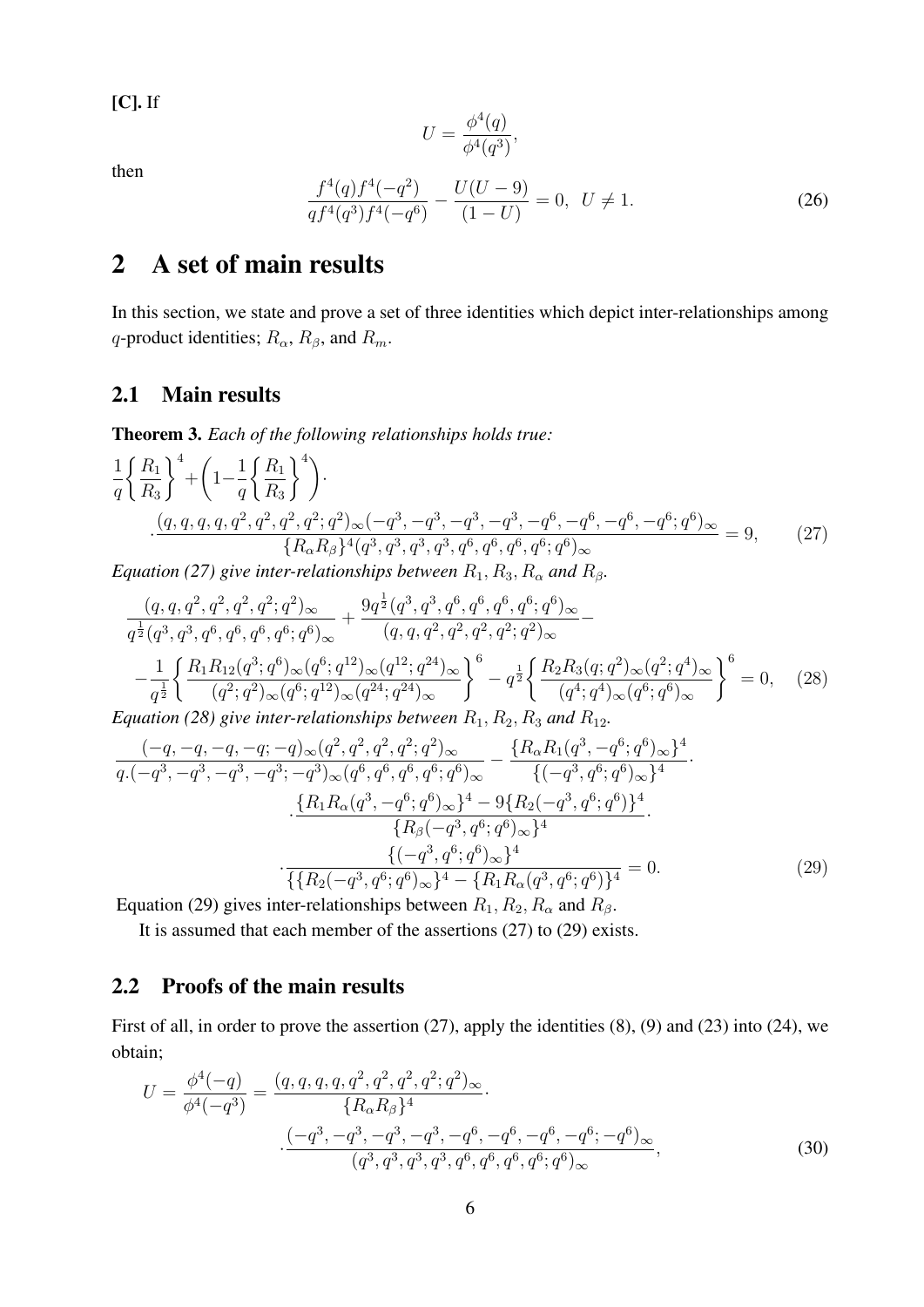$$
V = \frac{\psi^4(q)}{q\psi^4(q^3)} = \frac{1}{q} \left\{ \frac{R_1}{R_3} \right\}^4,\tag{31}
$$

$$
UV = \frac{(q, q, q, q, q^2, q^2, q^2, q^2; q^2)_{\infty} \{R_1\}^4}{\{R_{\alpha}R_{\beta}\}^4}.
$$
  

$$
\frac{(-q^3, -q^3, -q^3, -q^3, -q^6, -q^6, -q^6, -q^6; -q^6)_{\infty}}{q.(q^3, q^3, q^3, q^3, q^6, q^6, q^6, q^6; q^6)_{\infty} \{R_3\}^4},
$$
(32)

Hence, with the help of identities (30) and (32), we obtain

$$
U - UV = \left(1 - \frac{1}{q} \left\{\frac{R_1}{R_3}\right\}^4\right) \cdot \frac{(q, q, q, q^2, q^2, q^2, q^2; q^2)_{\infty}}{\{R_{\alpha}R_{\beta}\}^4} \cdot \frac{(-q^3, -q^3, -q^3, -q^3, -q^6, -q^6, -q^6, -q^6; -q^6)_{\infty}}{(q^3, q^3, q^3, q^3, q^6, q^6, q^6, q^6; q^6)_{\infty}},\tag{33}
$$

and with the help of identity (31), we have

$$
V - 9 = \left(\frac{1}{q} \left\{ \frac{R_1}{R_3} \right\}^4 - 9\right). \tag{34}
$$

combining the identities (33) and (34), as precondition given in (24), we are led to the first assertion (27).

Next, we prove the second  $q$ -series identity (28). Applying the identities (10) and (23) into (25), we obtain:

$$
MN + \frac{9}{MN} = \frac{(q, q, q^2, q^2, q^2, q^2; q^2)_{\infty}}{q^{\frac{1}{2}}(q^3, q^3, q^6, q^6, q^6; q^6)_{\infty}} + \frac{9q^{\frac{1}{2}}(q^3, q^3, q^6, q^6, q^6, q^6; q^6)_{\infty}}{q^{\frac{1}{2}}(q, q, q^2, q^2, q^2, q^2; q^2)_{\infty}},
$$
(35)

and

$$
\left(\frac{N}{M}\right)^3 + \left(\frac{M}{N}\right)^3 = \frac{1}{q^{\frac{1}{2}}} \left\{ \frac{R_1 R_{12}(q^3; q^6)_{\infty} (q^6; q^{12})_{\infty} (q^{12}; q^{24})_{\infty}}{(q^2; q^2)_{\infty} (q^6; q^{12})_{\infty} (q^{24}; q^{24})_{\infty}} \right\}^6 + q^{\frac{1}{2}} \left\{ \frac{R_{\alpha} R_3(q; q^2)_{\infty} (q^2; q^4)_{\infty}}{(q^4; q^4)_{\infty} (q^6; q^6)_{\infty}} \right\}^6.
$$
\n(36)

combining the identities (35) and (36), as precondition given in (25), we complete our demonstration of assertion (28).

Finally, we attempt to prove the third q-series identity (29). Applying the identities  $(8)$ ,  $(10)$ and  $(23)$  into  $(25)$ , we get;

$$
\frac{U^2 - 9U}{(1 - U)} = \frac{U(U - 9)}{(1 - U)} = \frac{\{R_{\alpha}R_1(q^3, -q^6; q^6)_{\infty}\}^4}{\{(-q^3, q^6; q^6)_{\infty}\}^4}.
$$

$$
\frac{\{R_1R_{\alpha}(q^3, -q^6; q^6)_{\infty}\}^4 - 9\{R_2(-q^3, q^6; q^6)\}^4}{\{R_{\beta}(-q^3, q^6; q^6)_{\infty}\}^4}.
$$

$$
\frac{\{(-q^3, q^6; q^6)_{\infty}\}^4}{\{R_2(-q^3, q^6; q^6)_{\infty}\}^4 - \{R_1R_{\alpha}(q^3, -q^6; q^6)\}^4},
$$
(37)

and

$$
\frac{f^4(q)f^4(-q^2)}{qf^4(q^3)f^4(-q^6)} = \frac{(-q, -q, -q, -q; -q)_{\infty}(q^2, q^2, q^2, q^2; q^2)_{\infty}}{q \cdot (-q^3, -q^3, -q^3, -q^3; -q^3)_{\infty}(q^6, q^6, q^6, q^6; q^6)_{\infty}}.
$$
\n(38)

combining (37) and (38), as precondition given in (26), we complete our demonstration of assertion (29).

We thus have completed our proof of the above Theorem.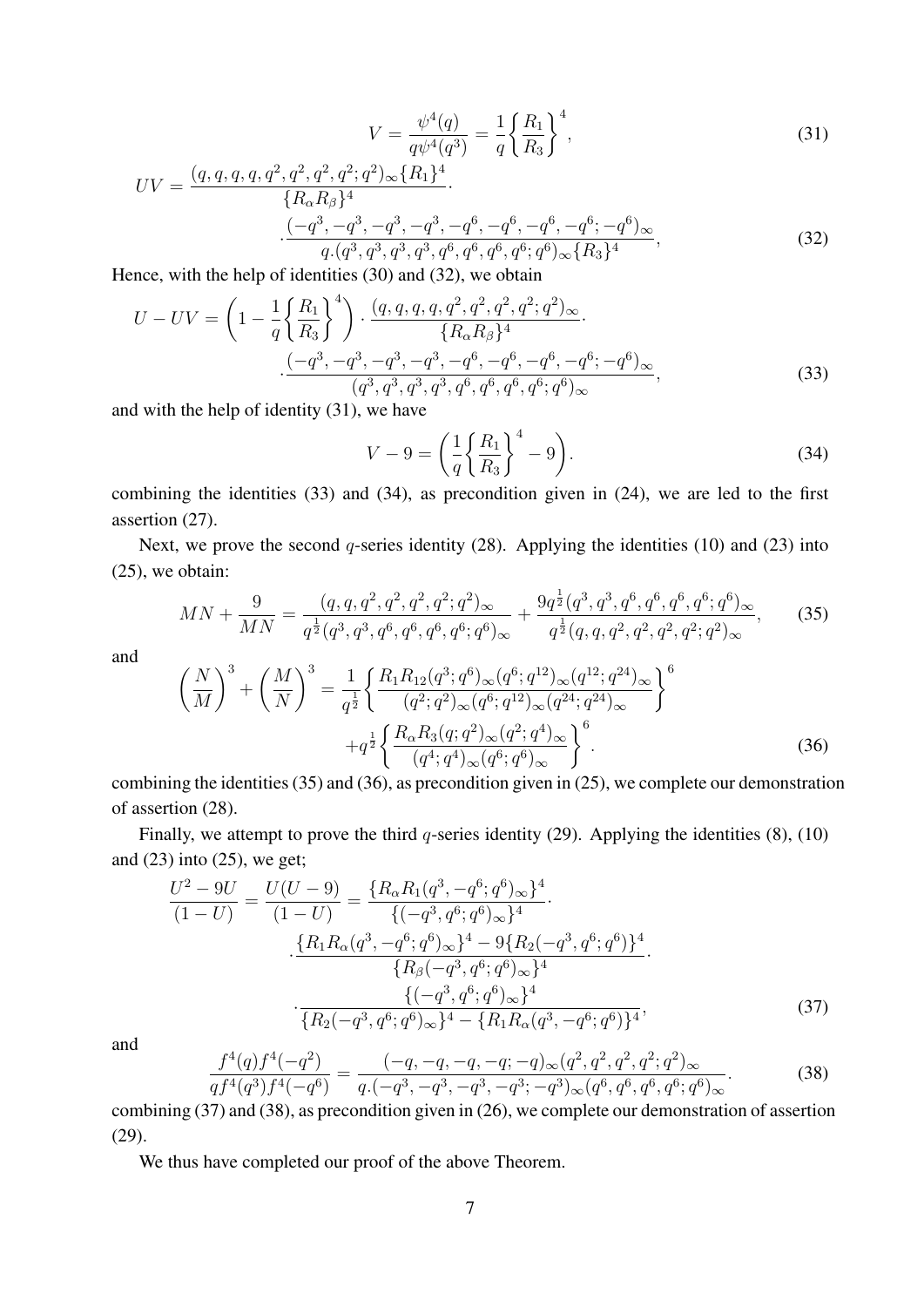## 3 Connections with combinatorial partition-theoretic identities

Several extensions and generalizations of partition-theoretic identities and other  $q$ -identities, which we have investigated in this paper, as well as their connections with combinatorial partitiontheoretic identities, can be found in several recent works (see, for example, [26], [38] and [39]). The demonstrations in some of these recent developments are also based upon their combinatorial interpretations and generating functions (see also [24]).

On the connections of different partition-theoretic identities, several findings and observations had been made by the researchers. But, recently valuable progress in this direction has been made by Andrews *et al.* (see [3]); and established three results for the double series associated with Schur's partitions, Göllnitz–Gordon partitions and Göllnitz partitions in terms of multivariate R-functions. Further, Srivastava et al (see [33]) has generalized multivariate R-functions in terms of  $R_{\alpha}$ ,  $R_{\beta}$  and  $R_m$ .

## 4 Concluding remarks and observations

In this article, we have established three new relationships among  $R_{\alpha}$ ,  $R_{\beta}$  and  $R_m$  functions related to Jacobi's triple-product identity and the family of theta-function identities, which were motivated by several recent developments dealing essentially with theta-function identities and combinatorial partition-theoretic identities. Here, in this article, we have established a family of three presumably new theta-function identities which depict the inter-relationships that exist among  $q$ -product identities and multivariate  $R$ -functions. We have also considered several closely related identities such as (for example) q-product identities and Jacobi's triple-product identities. And, with a view to further motivating researches involving theta-function identities and combinatorial partition-theoretic identities, we have chosen to indicate rather briefly a number of recent developments on the subject-matter of this article. The list of citations, which we have included in this article, is believed to be potentially useful for indicating some of the directions for further researches and related developments on the subject-matter which we have dealt with here. In particular, the recent works by Cao *et al.* [6], Chaudhary *et al.* (see [8], [19–23]), Hahn *et al.* [24], and Srivastava *et al.* (see [29, 31, 34, 37–39]) are worth mentioning here.

## Acknowledgements

The research work is supported through a major research project of National Board of Higher Mathematics (NBHM) of the Department of Atomic Energy (DAE), Government of India by its sanction letter Ref. No. 02011/12/2020 NBHM(R.P.)/R & D II/7867, dated 19th October 2020.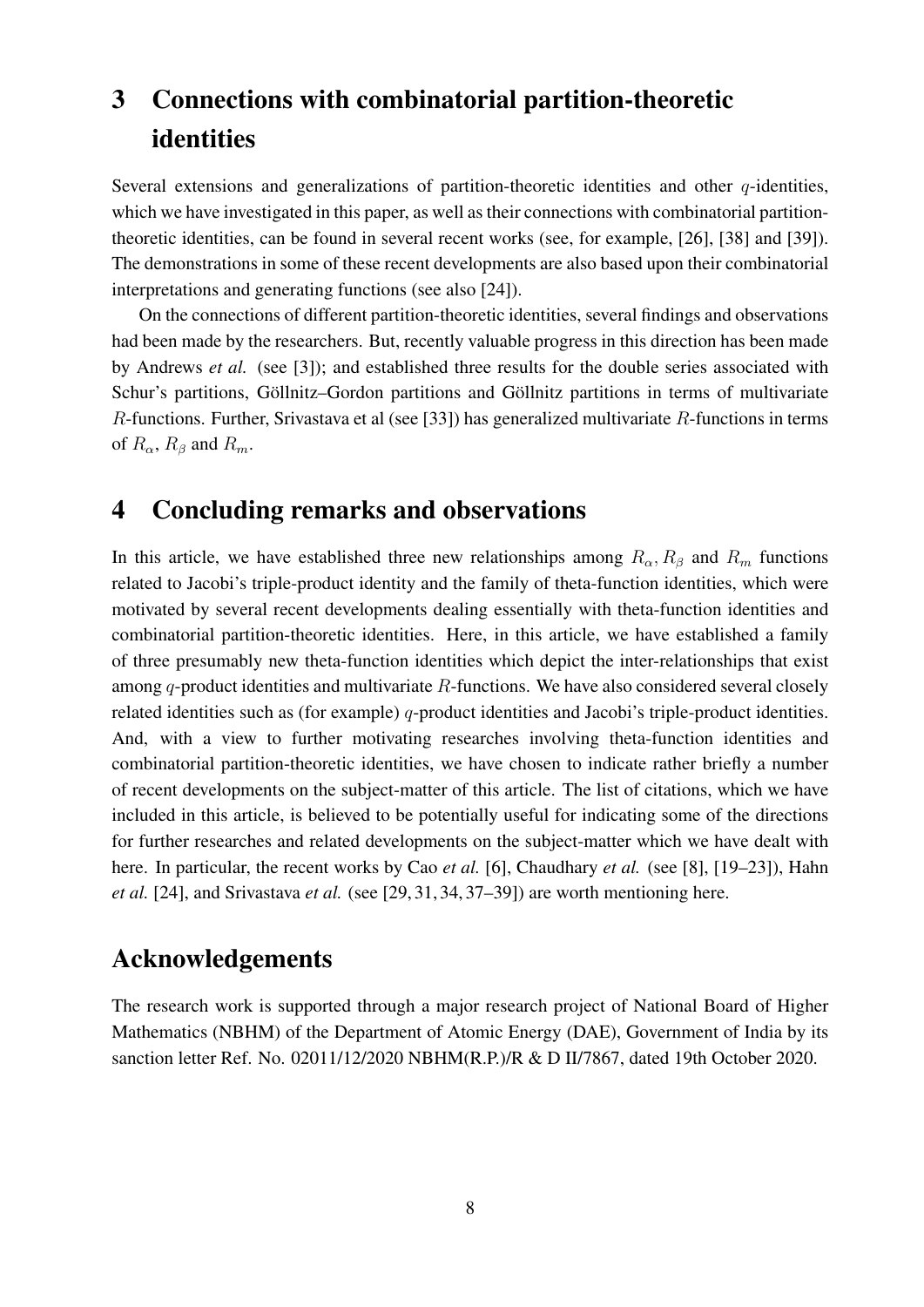## References

- [1] Adiga, C., Kim, T., Mahadeva Naika, M. S., & Madhusudhan, H. S. (2004). On Ramanujan's cubic continued fraction and explicit evaluations of theta-functions. *Indian Journal of Pure and Applied Mathematics*, 35(9), 1047–1062.
- [2] Andrews, G. E. (1998). *The Theory of Partitions*, Cambridge University Press, Cambridge.
- [3] Andrews, G. E., Bringman K., & Mahlburg, K. (2015). Double series representations for Schur's partition function and related identities, *Journal of Combinatorial Theory, Series A*, 132, 102–119.
- [4] Apostol, T. M. (1976). *Introduction to Analytic Number Theory*, Undergraduate Texts in Mathematics, Springer-Verlag New York.
- [5] Berndt, B. C. (1991). *Ramanujan's Notebooks*, Part III, Springer-Verlag New York.
- [6] Cao, J., Srivastava H. M., & Luo, Z.-G. (2018). Some iterated fractional  $q$ -integrals and their applications. *Fractional Calculus and Applied Analysis*, 21, 672–695.
- [7] Chaudhary, M. P. (2020). A family of theta-function identities based upon  $R_{\alpha}$ ,  $R_{\beta}$ and Rm-functions related to Jacobi's triple-product identity, *Publications de l'Institut Mathematique ´* (Beograd), 108(122), 23–32.
- [8] Chaudhary, M. P. (2012). Generalization of Ramanujan's identities in terms of  $q$ -products and continued fractions. *Global Journal of Science Frontier Research: (F) Mathematics and Decision*, 12, 53–60.
- [9] Chaudhary, M. P. (2015). Some relationships between q-product identities, combinatorial partition identities and continued-fractions identities, III. *Pacific Journal of Applied Mathematics*, 7, 87–95.
- [10] Chaudhary, M. P., & Chaudhary, S. (2020). On relationships between q-product identities,  $R_{\alpha}$ ,  $R_{\beta}$  and  $R_m$ -functions related to Jacobi's triple-product identity. *Mathematica Moravica*, 24(2), 133–144.
- [11] Chaudhary, M. P., & Chaudhary, S. (2017). Note on Ramanujan's modular equations of degrees three and nine, *Pacific Journal of Applied Mathematics*, 8, 143–148.
- [12] Chaudhary, M. P., Chaudhary, S., & Salilew, G. A. (2020). A family of theta-function identities in the light of Jacobi's triple-product identity. *Applied Analysis and Optimization*, 4(3), 283–289.
- [13] Chaudhary, M. P., Chaudhary, S., & Choi, J. (2016). Certain identities associated with 3-dissection property, continued fractions and combinatorial partition. *Applied Mathematical Sciences*, 10, 37–44.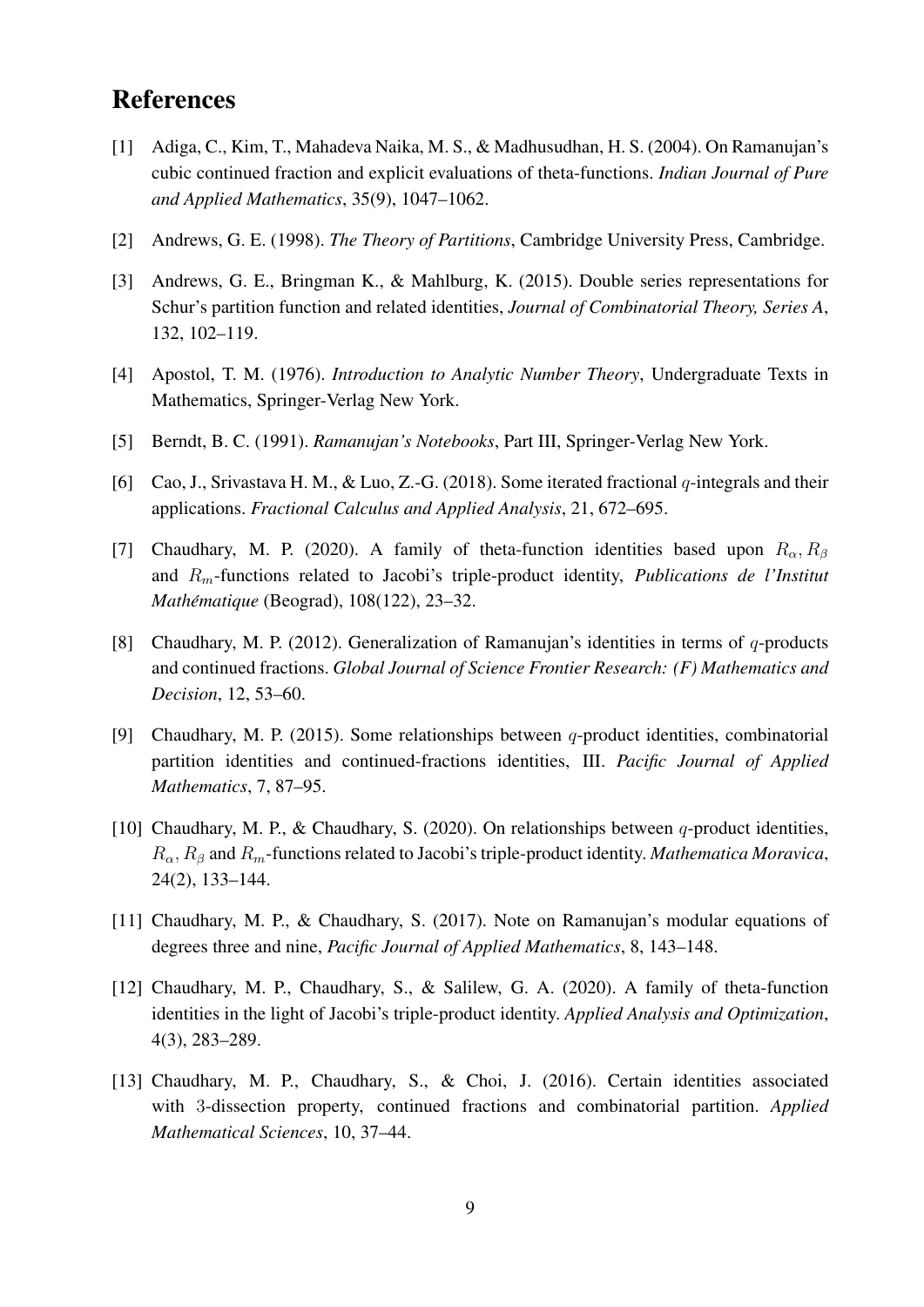- [14] Chaudhary, M. P., Chaudhary, S., & Choi, J. (2016). Note on Ramanujan's modular equation of degree seven. *International Journal of Mathematical Analysis*, 10, 661–667.
- [15] Chaudhary, M. P., & Luis Cimadevilla Villacorta, J. (2017). Representations of certain theta function identities in terms of combinatorial partition identities. *Far East Journal of Mathematical Sciences*, 102, 1605–1611.
- [16] Chaudhary, M. P., Chaudhary, S., & Minz, S. (2020). On relationships between q-products identities and combinatorial partition identities. *Mathematica Moravica*, 24, 83–91.
- [17] Chaudhary, M. P., & Choi, J. (2015). Note on modular relations for Roger–Ramanujan type identities and representations for Jacobi identities. *East Asian Mathematical Journal*, 31, 659–665.
- [18] Chaudhary, M. P., & Choi, J. (2016). Certain identities associated with Eisenstein series, Ramanujan–Gollnitz–Gordon continued fraction and combinatorial partition identities. *International Journal of Mathematical Analysis*, 10, 237–244.
- [19] Chaudhary, M. P., & Choi, J. (2016). Certain identities associated with character formulas, continued fraction and combinatorial partition identities. *East Asian Mathematical Journal*, 32, 609–619.
- [20] Chaudhary, M. P., Uddin, S., & Choi, J. (2017). Certain relationships between q-product identities, combinatorial partition identities and continued-fraction identities. *Far East Journal of Mathematical Sciences*, 101, 973–982.
- [21] Chaudhary, M. P., Salilew, G. A., & Choi, J. (2017). Five relationships between continued fraction identities, q-product identities and combinatorial partition identities. *Far East Journal of Mathematical Sciences*, 102, 855–863.
- [22] Chaudhary, M. P., & Kaba Wakene, F. (2019). On interrelationships between  $q$ -product identities and combinatorial partition identities II. *Pacific Journal of Applied Mathematics*, 9, 255–261.
- [23] Chaudhary, M. P., & Kaba Wakene, F. (2019). On interrelationships between  $q$ -product identities and combinatorial partition identities V. *Uzbek Mathematical Journal*, 63, 42–49.
- [24] Hahn, H.-Y., Huh, J.-S., Lim, E.-S., & Sohn, J.-B. (2018). From partition identities to a combinatorial approach to explicit Satake inversion, *Annals of Combinatorics*, 22, 543–562.
- [25] Jacobi, C. G. J. (1829). *Fundamenta Nova Theoriae Functionum Ellipticarum*. Regiomonti, Sumtibus Fratrum Bornträger, Königsberg, Germany; Reprinted in Gesammelte *Mathematische Werke*, 1 (1829), 497–538, American Mathematical Society, Providence, Rhode Island (1969), 97–239.
- [26] Munagi, A. O. (2016). Combinatorial identities for restricted set partitions. *Discrete Mathematics*, 339, 1306–1314.